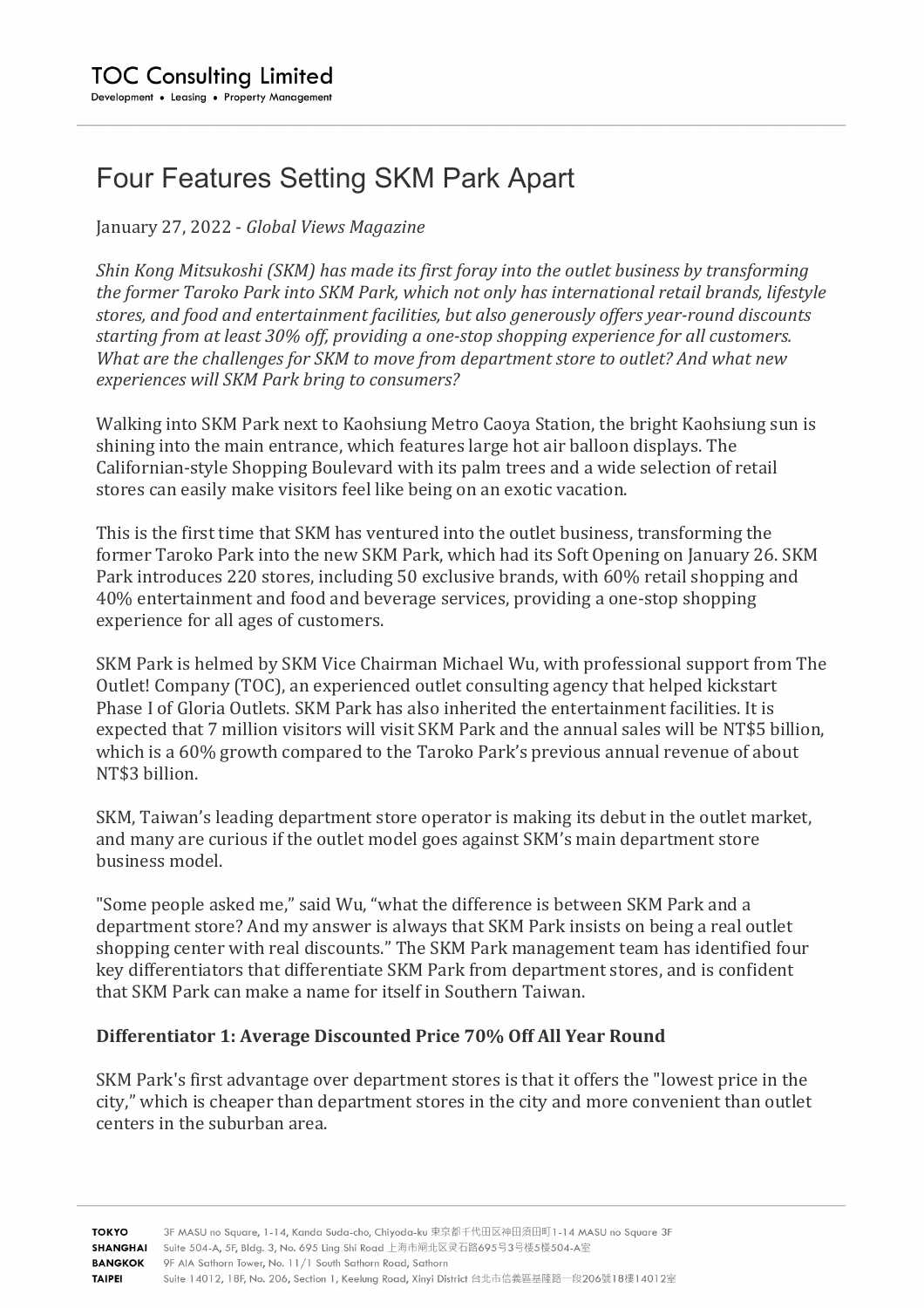When SKM Park signs a contract with a brand, it requires the brand to offer at least 35% discount. Some vendors even give  $80\%$  or  $90\%$  discount, with the average at around  $70\%$ discount. The daily task of the leasing team is to "check the price" to make sure that the proper discounts are offered throughout the shopping center.

SKM Park is located in southern Kaohsiung city. It is very close to Kaohsiung International Airport, and is immediately accessible from the Kaohsiung Metro system. SKM Park has advantages over E-DA Outlets which, although is also located in the greater Kaohsiung area, is actually very far away from the city center. Compared to traditional retail department stores such as Dream Mall and Hanshin that are located closer to city center, SKM Park has the advantage of offering discounts that customers can enjoy.

Steven Huang, Operations Director of SKM Park, is confident that these two major advantages are expected to attract visitors from as far as the south of Chiavi, as well as international visitors in the future. "Many consumers in south Taiwan used to take the highspeed rail to Gloria Outlets in Taoyuan, but with SKM Park, they can shop at the outlet nearby!"

## **Differentiator 2: Offering Discounts That Make Luxury Products Accessible**

The second differentiating point of SKM Park is that it has a wide range of brands at an affordable price, bringing in consumers who would normally not shop for luxury products.

The key to the success of an outlet shopping center, according to Huang, is "a wide range of brands." SKM Park has introduced brands of different price ranges in different categories to meet the needs of men, women, and children. "These products should include designer fashion, luxury, and general leisure brands so that the whole family can have fun shopping," said Huang.

For example, SKM Park has the largest Adidas, Nike, and Puma outlet shops in Taiwan for sports brands. SKM Park also has Coach, Montblanc, Brooks Brothers, and Max Mara for international luxury, and WMF and Le Creuset for high-end home furnishings. For exclusive shops in SKM Park, there are Leica and Callaway Golf.

Although there is no shortage of these brands in department stores, the outlet prices are affordable and accessible to customers. "Many people who are afraid to walk in a luxury store in department stores feel very comfortable to step into one in SKM Park," according to Huang.

Allowing luxury brands to be more accessible to consumers is also great for the department stores. When they return to the department store, consumers may feel less distant from the luxury brands because of their experience in the outlet, and this benefits the department store business

## **Differentiator 3: Integrating Leisure and Entertainment to Create Surprises**

The third advantage of SKM Park is the outdoor entertainment facilities and a good mix of lifestyle stores, making the overall shopping experience pleasant and full of surprises.